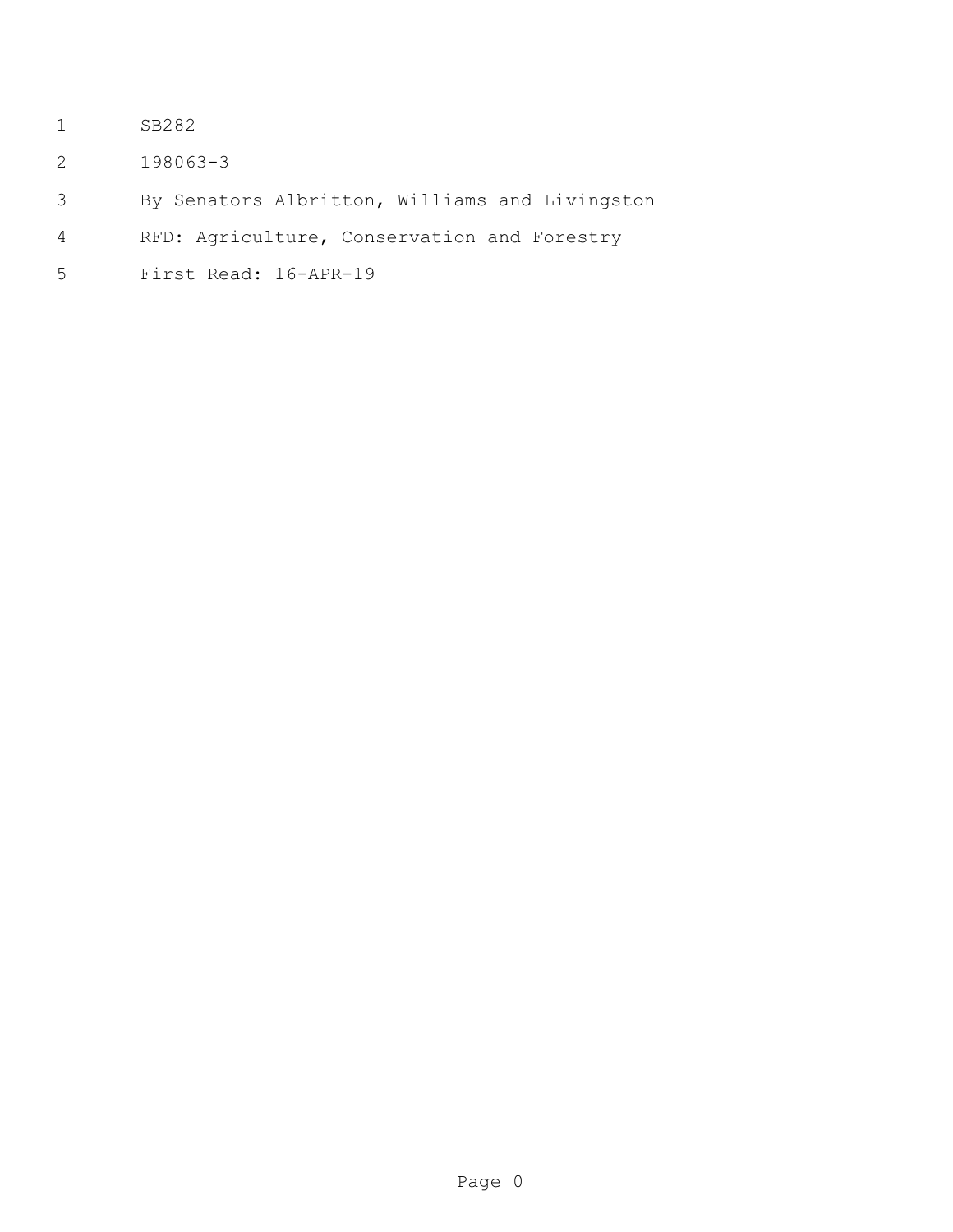| 1            | SB282                                                          |
|--------------|----------------------------------------------------------------|
| $\mathbf{2}$ |                                                                |
| 3            |                                                                |
| 4            | ENGROSSED                                                      |
| 5            |                                                                |
| 6            |                                                                |
| 7            | A BILL                                                         |
| 8            | TO BE ENTITLED                                                 |
| 9            | AN ACT                                                         |
| 10           |                                                                |
| 11           | Relating to the Alabama Forestry Commission; to                |
| 12           | exempt timber lands from local fire district service charges   |
| 13           | and fees; to assign responsibility for the control and         |
| 14           | coordination of fire prevention, fire protection and fire      |
| 15           | fighting services in the state to the Alabama Forestry         |
| 16           | Commission.                                                    |
| 17           | BE IT ENACTED BY THE LEGISLATURE OF ALABAMA:                   |
| 18           | Section 1. (a) A local fire district shall not be              |
| 19           | authorized to assess any type of fees or dues upon forest land |
| 20           | that is treated as timber land for ad valorem tax purposes.    |
| 21           | (b) The authority and responsibility for the control           |
| 22           | and coordination of fire prevention, fire protection and fire  |
| 23           | fighting services on land treated as timber land for ad        |
| 24           | valorem tax purposes shall be under the jurisdiction of the    |
| 25           | Alabama Forestry Commission.                                   |
| 26           | (c) Nothing in this section shall preclude a forest            |
| 27           | land owner from voluntarily entering into an agreement with a  |

Page 1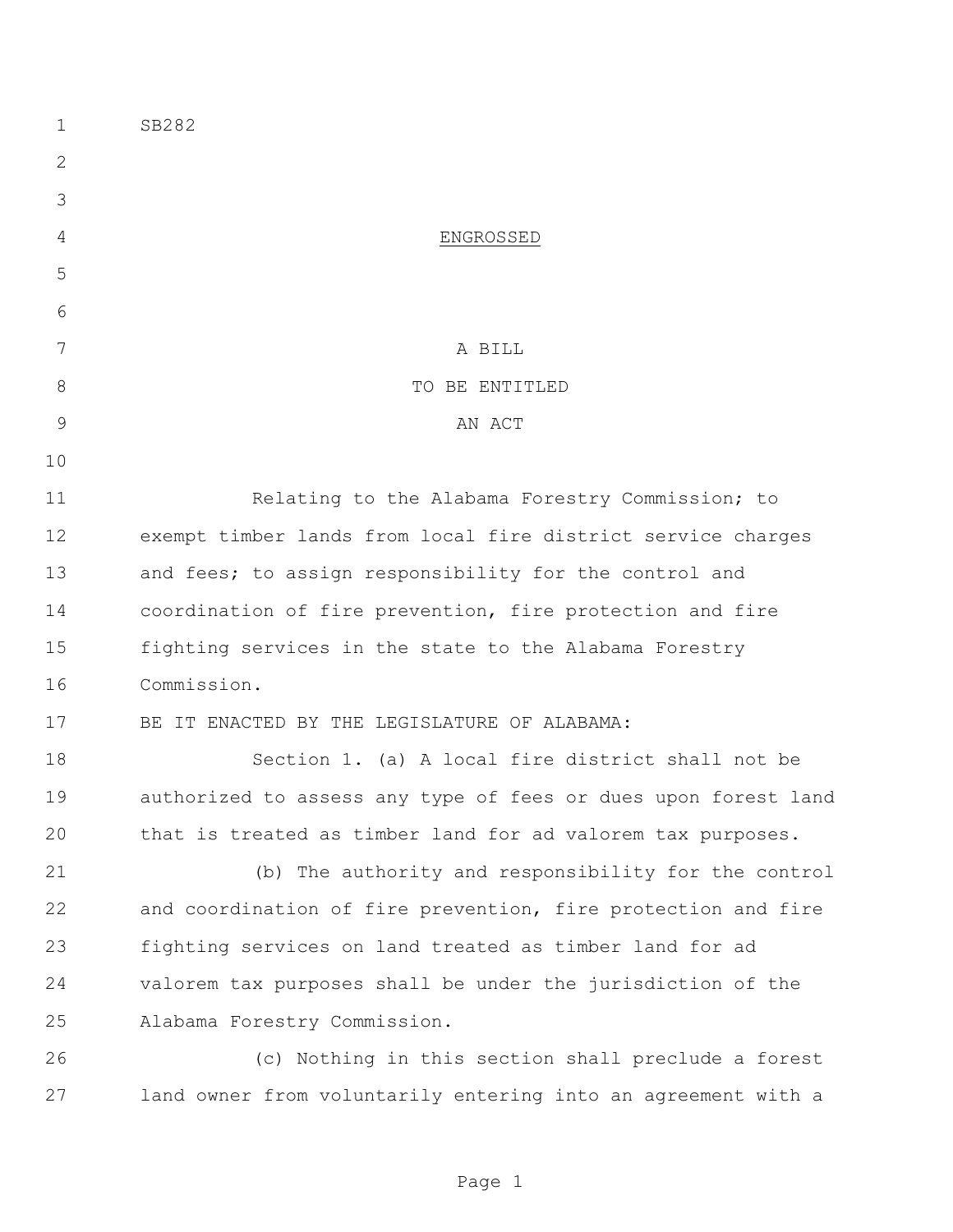local fire district to provide fire protection services for a negotiated fee.

 (d) Nothing in this section shall invalidate a negotiated dues structure implemented by resolution by a fire district prior to this section becoming effective.

 Section 2. This act shall become effective immediately following its passage and approval by the Governor, or its otherwise becoming law.